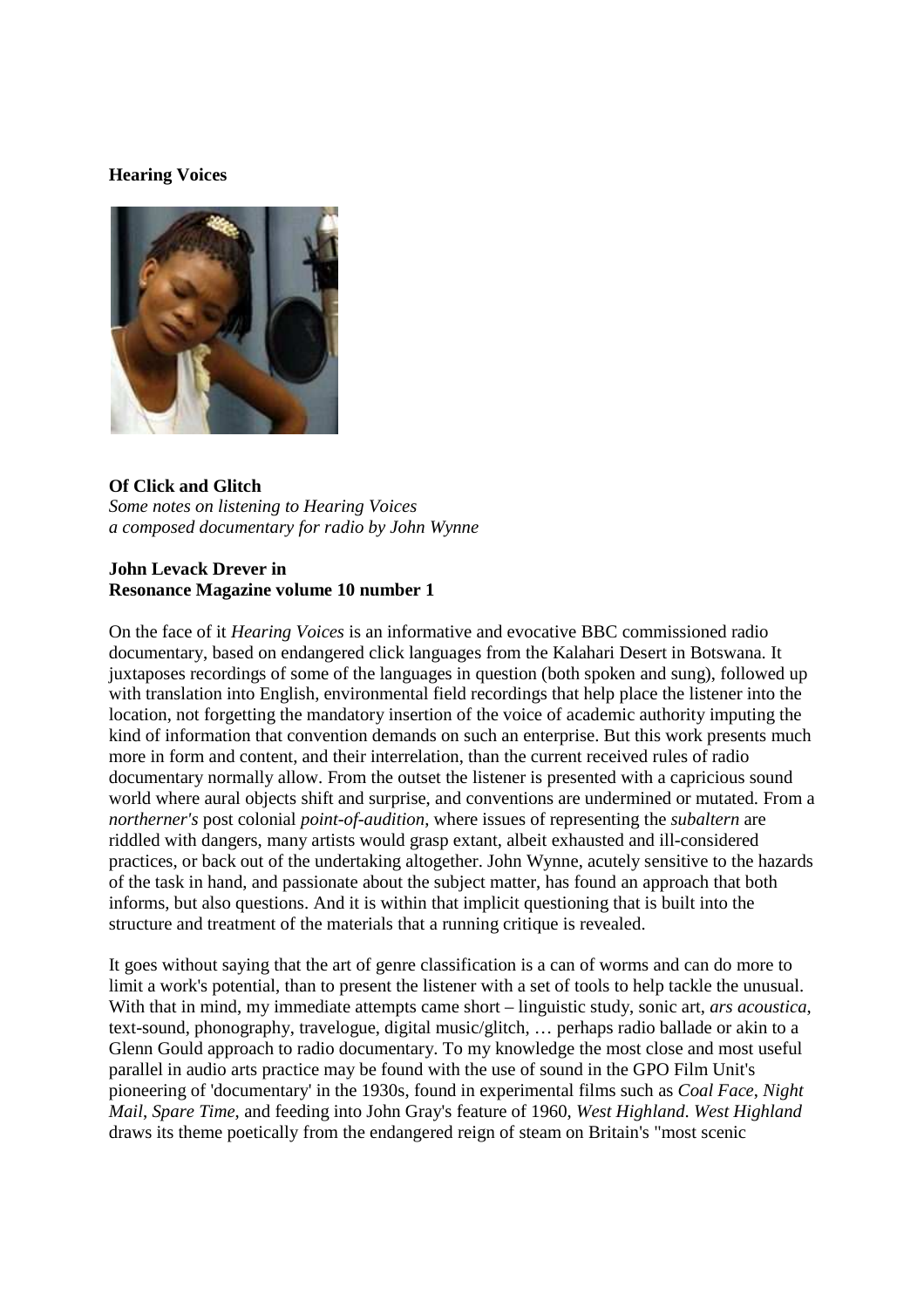railway". Sonically this work brings together field recordings of the environment the train passes through together with local sounds. Often the sounds of the train have been transformed, emphasising timbral and rhythmic qualities. On occasion these sounds have been mimicked (thanks to the Radiophonic Workshop) and sonic relations are developed further. The 'local' sounds comprise of environmental recordings, aural history on the line and those places is passes through. Interleaved and subtly superimposed we hear poetry and song sourced to the passing environment and blending with the rhythmic and at times harmonic accompaniment of the engine – be that untouched, treated or simulated. More abruptly we hear technical details such as the speed of the engine, *etc.* declaimed at key moments. All these elements are carefully balanced and mixed, unfolding an acoustic structure that I could happily call *music*. Relying upon Grierson's notion of documentary as "the creative treatment of actuality", there is no commentary in the conventional sense, and as a consequence I feel a lot more is said.

In *Hearing Voices* we enter a sound world of glitch, granular pulse and lo-bit rate buzz reminiscent of current digital (or so called *post-digital*) music aesthetics. This buzz has a hint of cicadas, however the glitch is more difficult to place initially. The dynamics change, and the buzz and glitch fade out whilst a texture of white noise grows. The perspective expands and the noise is defined as an approaching car punctuates the Kalahari Desert soundscape. It enters within earshot, passes and departs, presenting us with an immense acoustic panorama. The scene is set. The first voice we hear is that of the academic specialist – we are in danger of falling into commentary, but Wynne resists. After a few explanatory words on click languages we are offered our first glimpse. Ample space is given for translation (there are no superimposed translations to be found here), thus for the musically minded we zoom in on the qualities of this disembodied female voice. Wynne sets an acoustic bed for the voice to lie on, which we hear being derived from a vocal utterance, thanks to granular synthesis. The oral dexterity combined with sheer beauty is striking. The desire to play with the click recordings is great, and links with the glitch material that is encountered at the opening are explored. Once the connections are ossified with that of click, buzz and glitch through the unfolding narrative, the opening material (which returns throughout the work) is transformed into a kind of *primordial pool of vocal utterance* - this notion is reinforced by the academic telling us that it has been claimed that this is where language began. Again equality is reinforced as the academic voices undergo similar treatment that the click voice has been subjected to.

Throughout this work there is a process of re-balance being played out, with none of the elements dominating; furthermore it is this play that gives the work its innovative blend of form and content. The old staging issue does not miraculously disappear, but it is problematised. There is a sense that with all the spoken dialogue it is the microphone that is being addressed. We do not hear the questioner, his presence is only felt in the editing. The meeting of click languages with glitch and other digital granulation techniques is a fascinating yet suitably ironic one. Taken on a purely acoustic/psycho-acoustic basis (if that is possible) the tough lesson learnt is that despite the precise control over sound via current technologies, there is more nuance and variation made available for audition though spoken click languages, and it is these languages that we are rapidly losing.